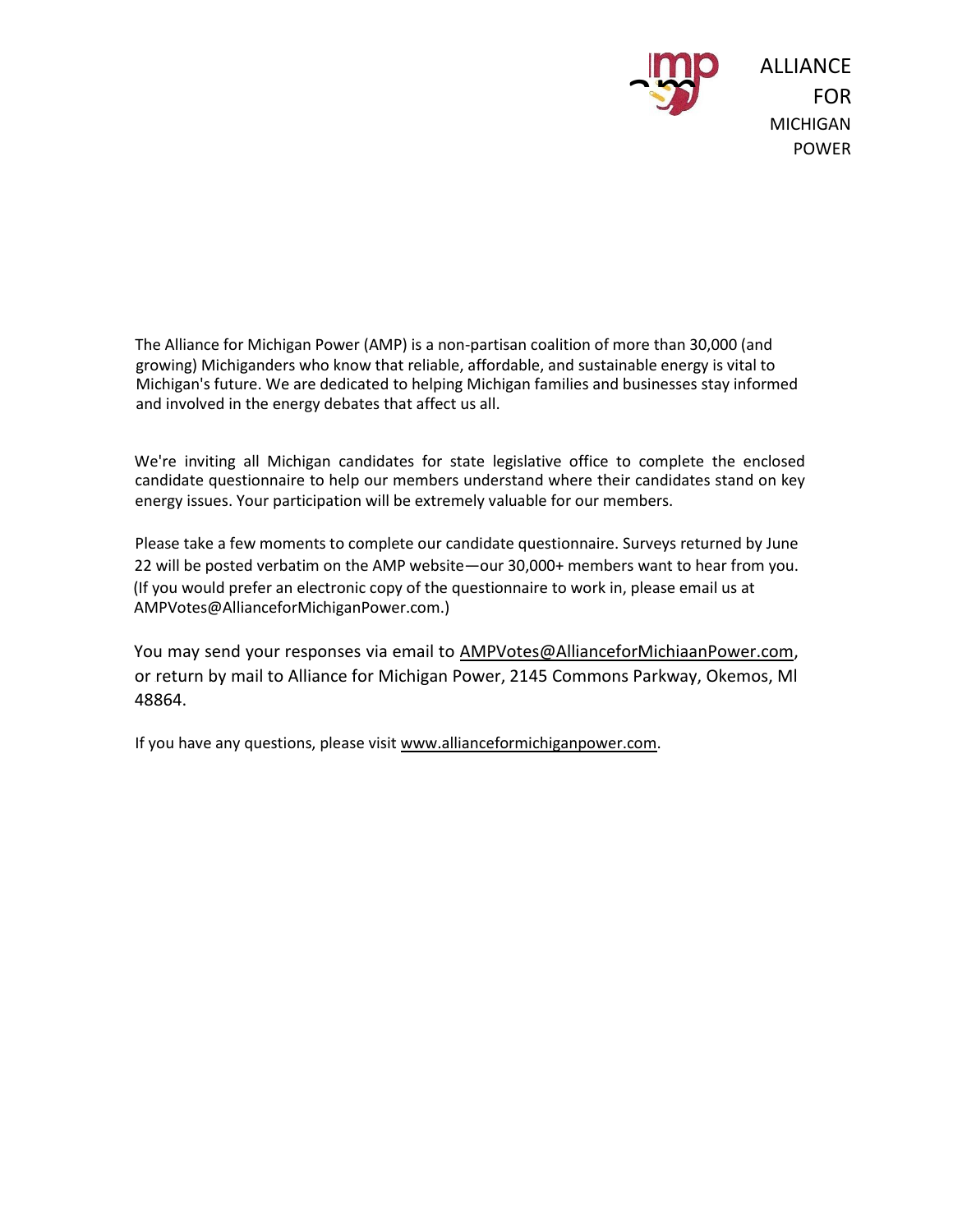## ALLIANCE FOR MICHIGAN POWER 2145 Commons Pkwy Okemos, Ml 48864

ALLIANC am MIQ-

IIGAN POWER

## CA<u>NDID</u>AT<u>E</u> **QUESTIONNAIRE**

Please provide the requested contact information where indicated below. Please return your completed questionnaire no later than June 22, 2018.

|  | <b>PARTY: Democratic</b> |
|--|--------------------------|
|--|--------------------------|

**ELECTIVE OFFICE:** State Senate

NAME: Kelly Rossman-McKinney PHONE:

EMAIL:

DISTRICT: 24<sup>th</sup>

AMP is a non-partisan coalition of more than 30,000 Michiganders who know that reliable, affordable, and sustainable electricity is vital to Michigan's future. We are dedicated to helping Michigan families and businesses stay informed and involved in the energy debates that affect us all.

AMP is inviting all candidates for state legislative office in the 2018 elections to complete the following questionnaire to help our members better understand where their candidates stand on key energy issues facing our state. Please feel free to respond directly in this document and return it to us by email at AMPVotes@AlIianceforMichiqanPower.com, or return it by mail to AMP, 2145 Commons Parkway, Okemos, Ml 48864. You should also feel free to use more than the space allotted for your full answers. (If you have received a printed copy of the questionnaire and would prefer an electronic copy, please email us at the address above, and we will provide the questionnaire electronically.)

l . In 2016, the Michigan legislature passed a new comprehensive energy law (updates to Public Acts 341 and 342) that established a framework to help energy providers plan for our state's energy future. The 2016 plan included provisions to keep electricity reliable for all Michigan consumers, increase renewable energy from 10% to 15% of our state's total energy portfolio, and encourage greater energy efficiency. What are your views on this law? **Strongly Support**

The Alliance for Michigan Power (AMP) is a project of Michigan's Energy Future, a registered organization. For more information about AMP and the 2016 energy law, please visit www.allianceformichiganpower.com.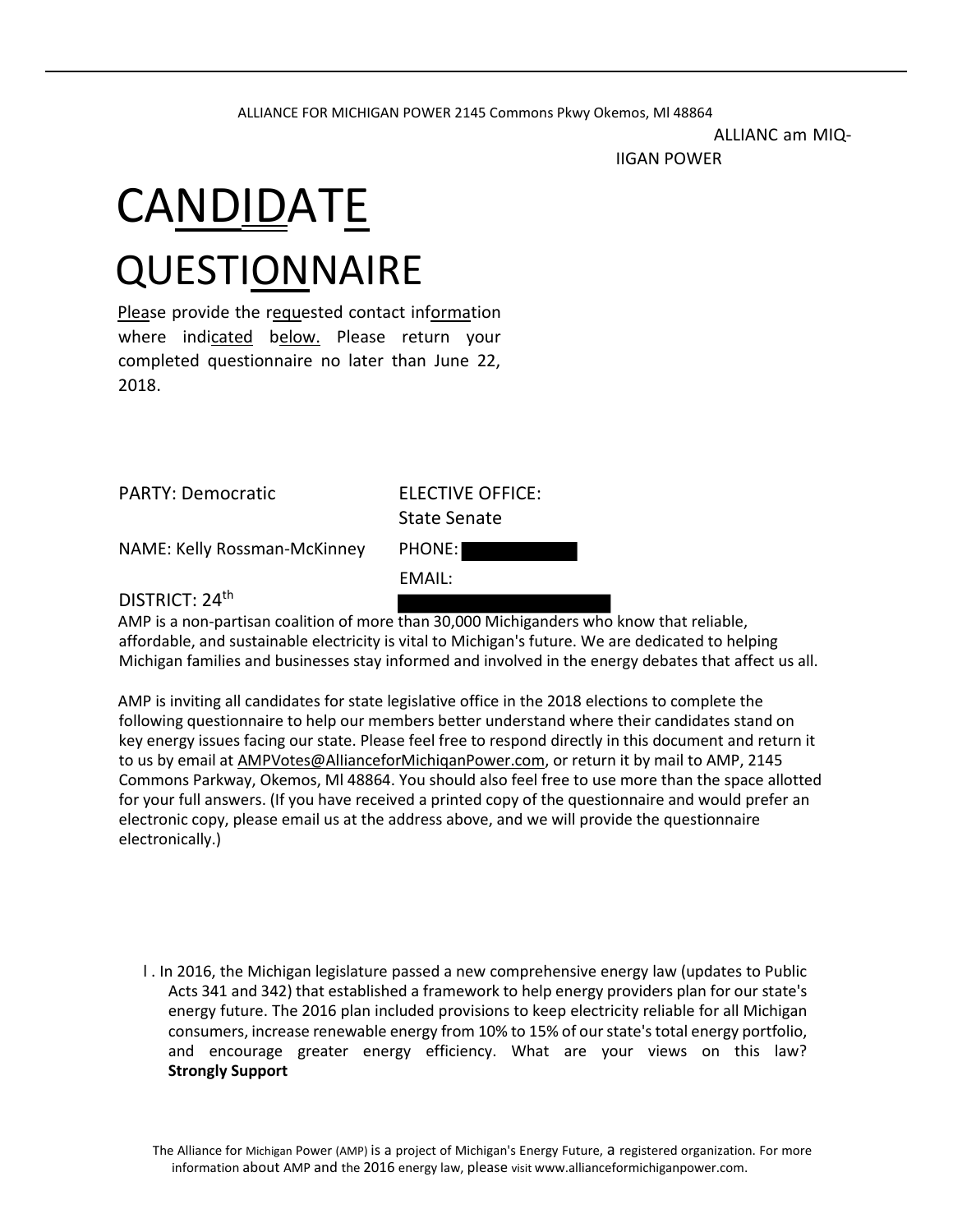- 2. The 2016 energy law also moved Michigan to using Integrated Resource Plans (IRPs). IRPs centralize and standardize planning for our electric system using a transparent process overseen by the Michigan Public Service Commission (MPSC). The IRP process is designed to ensure investments in our electric system achieve our goals of affordability, reliability, and sustainability in the most balanced way possible. Do you think IRPs provide a good framework to support Michigan's energy needs moving forward? (Please circle your answer below and explain why you do or don't support the IRP process for Michigan.)
	- a. **Yes. (Please explain.) I was honored to work closely with DTE, CMS and others to ensure a predictable framework that would achieve affordability, reliability, and sustainability for Michigan customers.**
- 3. Michigan consumers pay for electricity based on how much energy they use and when they use it (i.e., electricity consumed during "peak hours" costs more than electricity consumed during "non-peak hours"). This approach minimizes the subsidizing of electricity costs for one consumer by other consumers. Do you believe this is the right way to establish consumer costs? Are there any instances in which you would support subsidies for some types of energy or some types of consumers?

## **Yes this is absolutely the right approach. I don't support subsidies for some customers over others.**

- 4. Michigan's energy infrastructure is aging and requires new investments to maintain safe and reliable service. Technologies like smart meters and grid sensors are making our energy grid more efficient and resilient. How important do you believe it is for Michigan to invest in its energy infrastructure? **Extremely Important.**
- 5. Recently, the Michigan Public Service Commission approved a new policy for rooftop solar users. This new policy allows energy providers to recoup the costs associated with maintaining the energy grid from these customers who use the grid both to feed excess electricity back into the grid and to access electricity from the grid when their solar panels are not producing enough energy. Up until now, rooftop solar users have been able to avoid paying these costs. What are your views on this new policy? **Yes, I support this new policy.**

The Alliance for Michigan Power (AMP) is a project of Michigan's Energy Future, a registered organization. For more information about AMP and the 2016 energy law, please visit www.allianceformichiganpower.com.